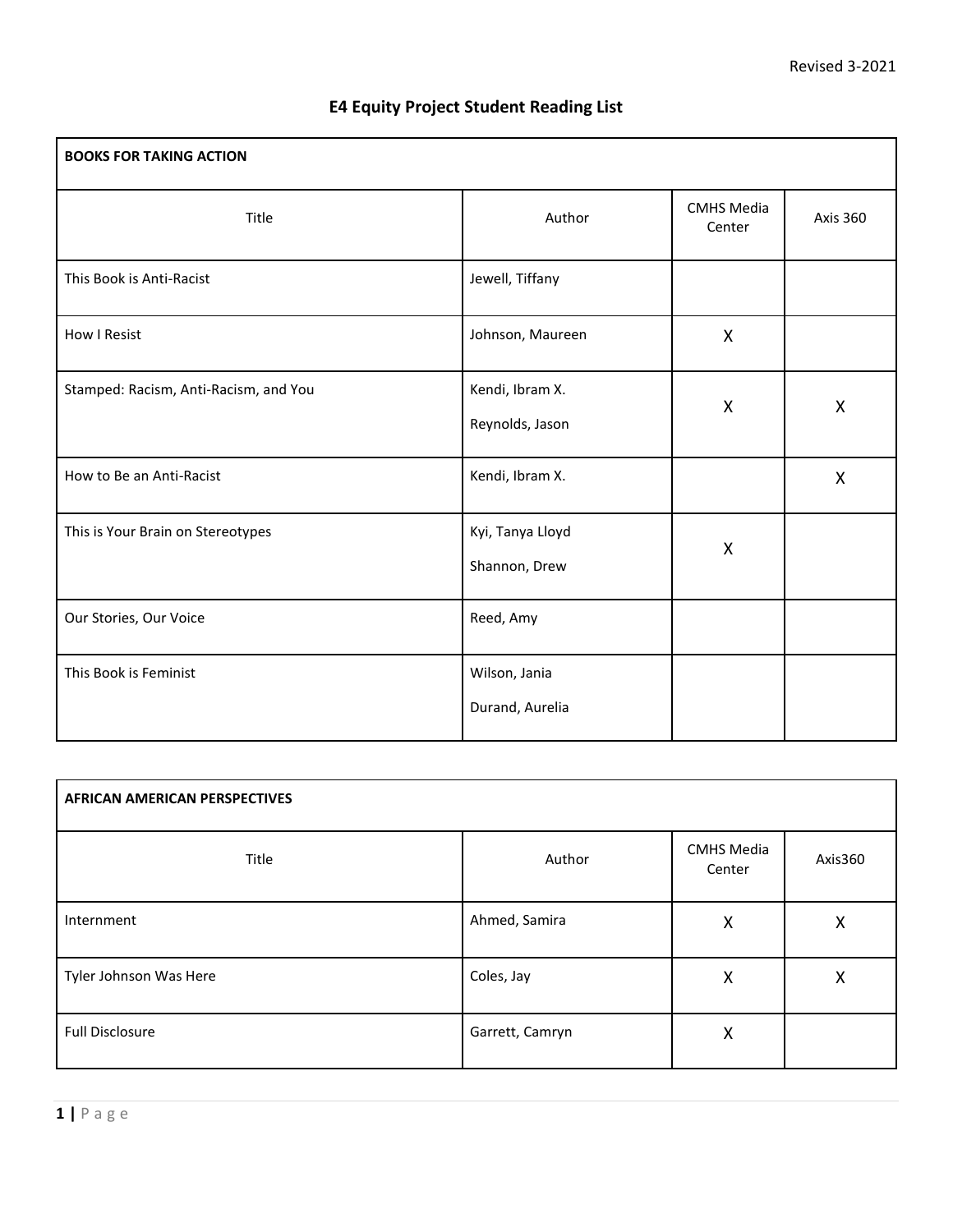| Not So Pure and Simple                                | Giles, Lamar                 |                           | X                         |
|-------------------------------------------------------|------------------------------|---------------------------|---------------------------|
| The Black Kids                                        | Hammonds Reed, Christina     |                           | $\boldsymbol{\mathsf{X}}$ |
| A Few Drops of Red: The Chicago Race Riot of 1919     | Hartfield, Clare             | $\boldsymbol{\mathsf{X}}$ | $\boldsymbol{\mathsf{X}}$ |
| Grown                                                 | Jackson, Tiffany             | X                         |                           |
| This is My America                                    | Johnson, Kim                 |                           | X                         |
| I Am Alfonso Jones                                    | Medra, Tony                  | X                         | X                         |
| We Set the Dark on Fire                               | Mejia, Tehlor Kay            | X                         |                           |
| The Other Wes Moore: One Name, Two Fates              | Moore, Wes                   | X                         | X                         |
| Slay                                                  | Morris, Brittney             | X                         | X                         |
| Shadowshaper                                          | Older, Daniel Jose           | X                         | X                         |
| High Rise Stories: Voices from Chicago Public Housing | Petty, Audrey                | X                         |                           |
| Long Way Down                                         | Reynolds, Jason              | X                         | X                         |
| Hearts Unbroken                                       | Smith, Cynthia Leitich Smith | X                         |                           |
| Concrete Rose                                         | Thomas, Angie                | X                         | X                         |
| Black Boy, White School                               | Walker, Brian F.             | X                         | $\pmb{\mathsf{X}}$        |
| Love is a Revolution                                  | Watson, Renee                |                           | $\pmb{\mathsf{X}}$        |
| Genesis Begins Again                                  | Williams, Alicia D.          | X                         | X                         |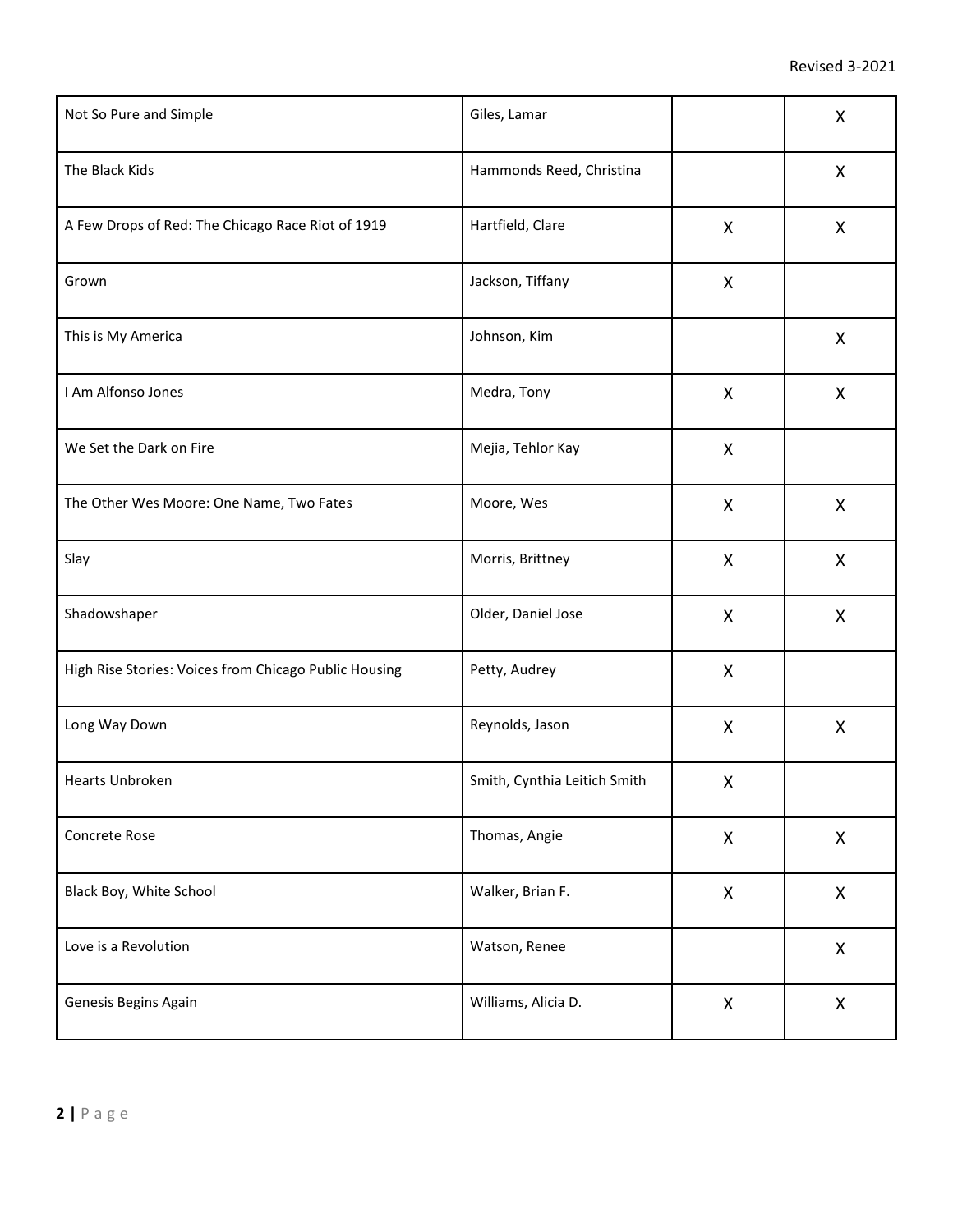| <b>NATIVE AMERICAN STORIES</b>                                                       |                        |                             |                 |
|--------------------------------------------------------------------------------------|------------------------|-----------------------------|-----------------|
| Title                                                                                | Author                 | <b>CMHS Media</b><br>Center | <b>Axis 360</b> |
| Fighter in Velvet Gloves                                                             | Boochever, Anne        |                             |                 |
| The Marrow Thieves                                                                   | Dimaline, Cherie       | X                           |                 |
| Where the Dead Sit Talking                                                           | Hobson, Brandon        |                             |                 |
| Reawakening Our Ancestors' Lines: Revitalizing Inuit<br><b>Traditional Tattooing</b> | Johnston, Angela Hovak | X                           |                 |
| An Indigenous Peoples' History of the United States                                  | Ortiz, Roxanne Dunlap  | X                           | X               |
| Canyon Dreams: A Basketball Season on the Navajo Nation                              | Powell, Michael        | X                           |                 |
| Apple in the Middle                                                                  | Quigley, Dawn          | X                           |                 |
| How We Go Home: Voices from Indigenous North America                                 | Sinclair, Sara         |                             |                 |

| THE LATINX EXPERIENCE                  |                     |                             |         |
|----------------------------------------|---------------------|-----------------------------|---------|
| Title                                  | Author              | <b>CMHS Media</b><br>Center | Axis360 |
| The Poet X                             | Acevedo, Elizabeth  | X                           | Χ       |
| The Book of Unknown Americans          | Henriquez, Cristina | X                           | Χ       |
| Gabi, A Girl in Pieces                 | Quintero, Isabel    | X                           | X       |
| I am Not Your Perfect Mexican Duaghter | Sanchez, Erika L.   | X                           |         |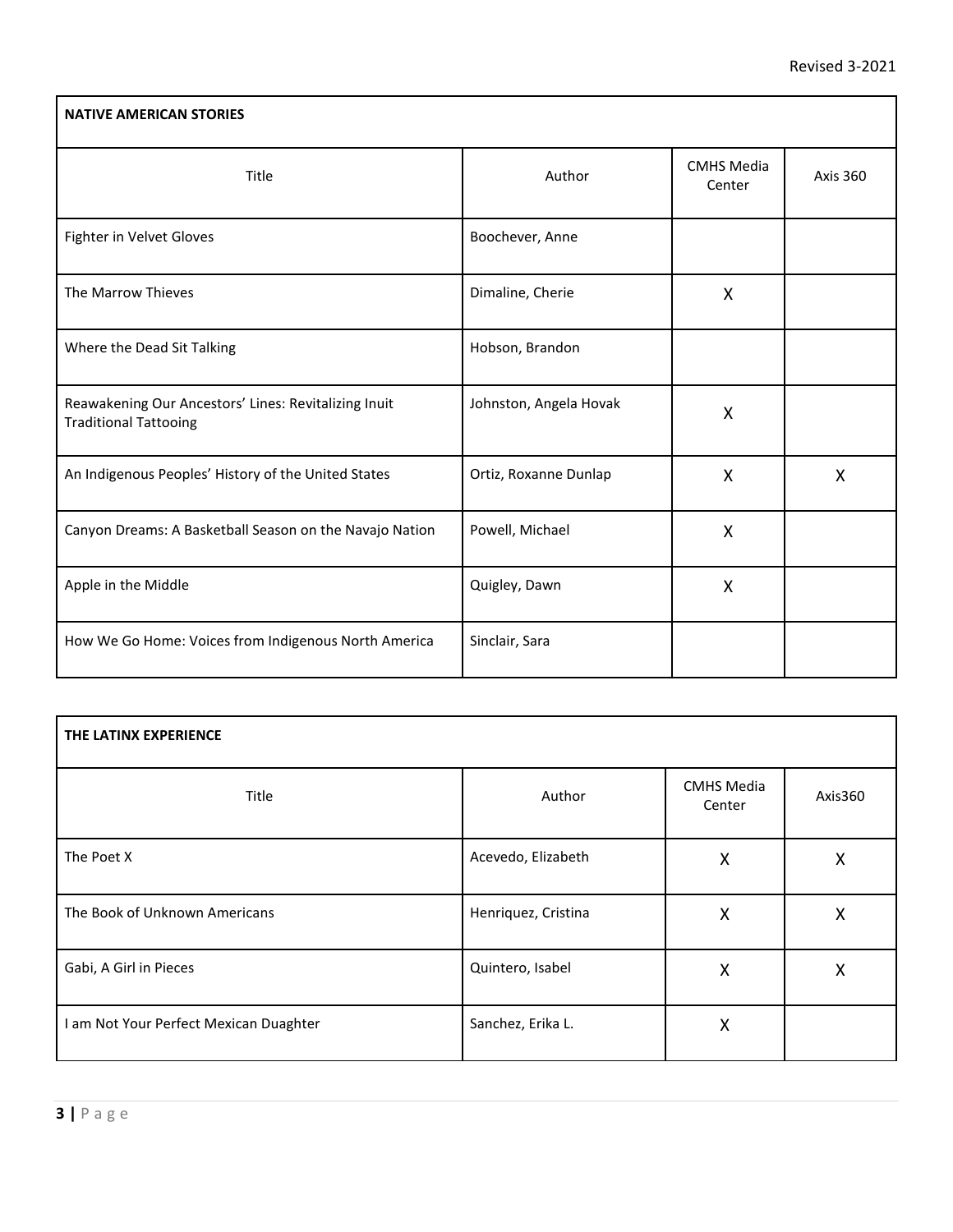| Surviving the City | Spillet, Tasha |  |
|--------------------|----------------|--|
|                    |                |  |

| <b>LGBTQ+ STORIES</b>                       |                       |                             |              |
|---------------------------------------------|-----------------------|-----------------------------|--------------|
| Title                                       | Author                | <b>CMHS Media</b><br>Center | Axis360      |
| Simon vs. The Homo Sapiens Agenda           | Albertalli, Becky     | X                           | $\mathsf{X}$ |
| Girl Made of Stars                          | Blake, Ashley Herring | X                           | X            |
| The Miseducation of Cameron Post            | Danforth, Emily M.    | X                           |              |
| Symptoms of Being Human                     | Garvin, Jeff          | X                           | X            |
| None of the Above                           | Georgio, I.W.         | X                           | X            |
| All Boys Aren't Blue                        | Johnson, George M.    |                             | $\mathsf{X}$ |
| Ask the Passengers                          | King, A.S.            | X                           | X            |
| Gender Queer                                | Kobabae, Maia         |                             |              |
| Beyond Magenta: Transgender Teens Speak Out | Kuklin, Susan         | X                           | $\mathsf{X}$ |
| Two Boys Kissing                            | Levithan, David       | X                           | X            |
| <b>October Mourning</b>                     | Newman, Leslea        | X                           |              |
| The Both Die at the End                     | Silvera, Adam         | X                           | X            |

## **IMMIGRANT STORIES**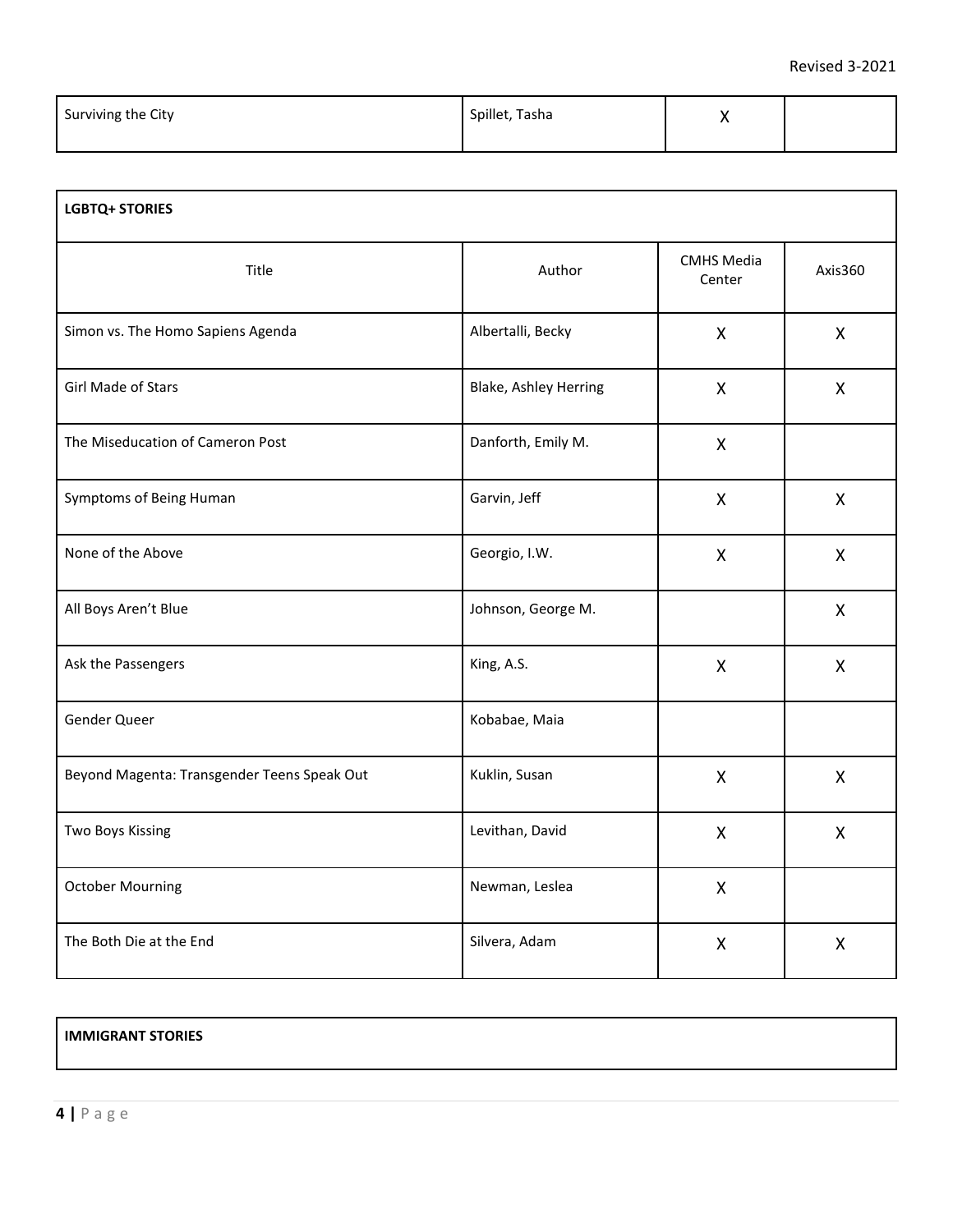| Title                                    | Author                         | <b>CMHS Media</b><br>Center | Axis360      |
|------------------------------------------|--------------------------------|-----------------------------|--------------|
| The Lines We Cross                       | Abdel-Fattah, Randa            | X                           | X            |
| Illegal                                  | Colfer, Eoin<br>Donkin, Andrew | X                           |              |
| I Was Their American Dream               | Gharib, Malaka                 |                             | $\mathsf{X}$ |
| Almost American Girl                     | Ha, Robin                      |                             |              |
| In Search of Safety: Voices of Refugees  | Kuklin, Susan                  |                             |              |
| Americanized: Rebel Without a Green Card | Saedi, Sara                    | $\mathsf{X}$                |              |
| The Dangerous Art of Blending In         | Sumellis, Angelo               |                             |              |
| American Street                          | Zoboi, Ibi                     |                             | $\sf X$      |

| <b>MUSLIM PERSPECTIVES</b>    |                           |                             |                    |
|-------------------------------|---------------------------|-----------------------------|--------------------|
| Title                         | Author                    | <b>CMHS Media</b><br>Center | Axis360            |
| Love, Hate, and Other Filters | Ahmed, Samira             | $\mathsf{X}$                | X                  |
| Once Upon an Eid              | Ali, S.K.<br>Saeed, Aisha |                             |                    |
| Love From A-Z                 | Ali, S.K.                 |                             | $\pmb{\mathsf{X}}$ |
| All American Muslim Girl      | Courtney, Nadine Jolie    | X                           |                    |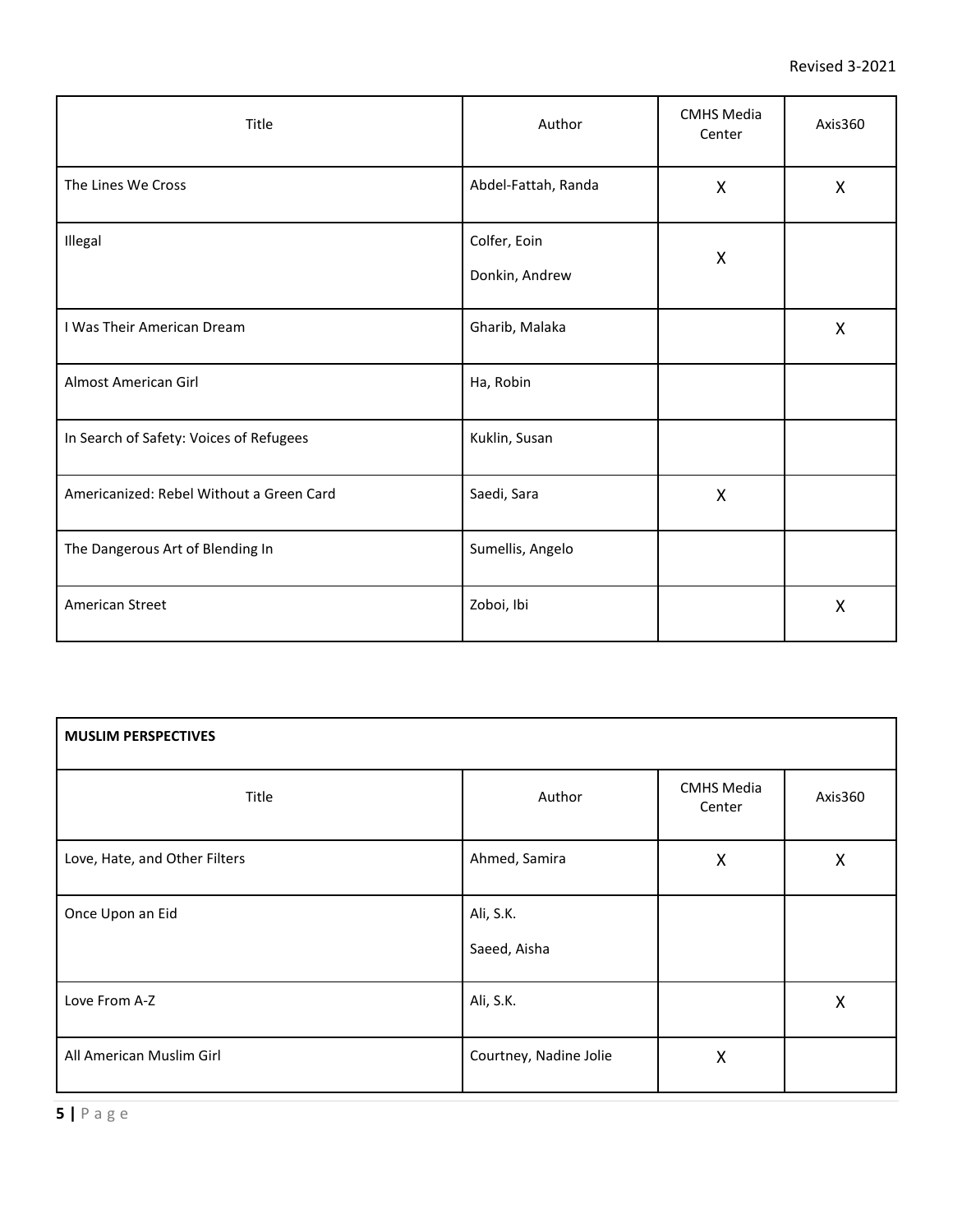| A Very Large Expanse of Sea | Mafi, Tehereh |  |
|-----------------------------|---------------|--|
|                             |               |  |

| <b>LIVING WITH DISABILITIES</b>                                                       |                     |                             |              |  |
|---------------------------------------------------------------------------------------|---------------------|-----------------------------|--------------|--|
| Title                                                                                 | Author              | <b>CMHS Media</b><br>Center | Axis360      |  |
| El Deafo                                                                              | Bell, Cece          | X                           | X            |  |
| Obsessed                                                                              | Britz, Allison      |                             | X            |  |
| Laughing at My Nightmare                                                              | Burcaw, Shane       | X                           |              |  |
| Marbles: Mania, Depression, Michelangelo, and Me                                      | Forney, Ellen       |                             |              |  |
| You're Welcome, Universe                                                              | Gardner, Whitney    | X                           | X            |  |
| (Don't) Call Me Crazy: 33 Voices Start the Conversation About<br><b>Mental Health</b> | Jensen, Kelly       | X                           |              |  |
| Show Me a Sign                                                                        | LeZotte, Ann Clare  | X                           | X            |  |
| All the Bright Places                                                                 | Niven, Jennifer     | X                           | X            |  |
| Look Me In the Eye                                                                    | Robison, John Elder | X                           | X            |  |
| The Burn Journals                                                                     | Runyon, Brent       | $\mathsf X$                 | $\mathsf{X}$ |  |
| Marcello in the Real World                                                            | Stork, Fransisco X. |                             |              |  |

| STORIES OF THE ASIAN AMERICAN EXPERIENCE |        |                             |         |
|------------------------------------------|--------|-----------------------------|---------|
| Title                                    | Author | <b>CMHS Media</b><br>Center | Axis360 |